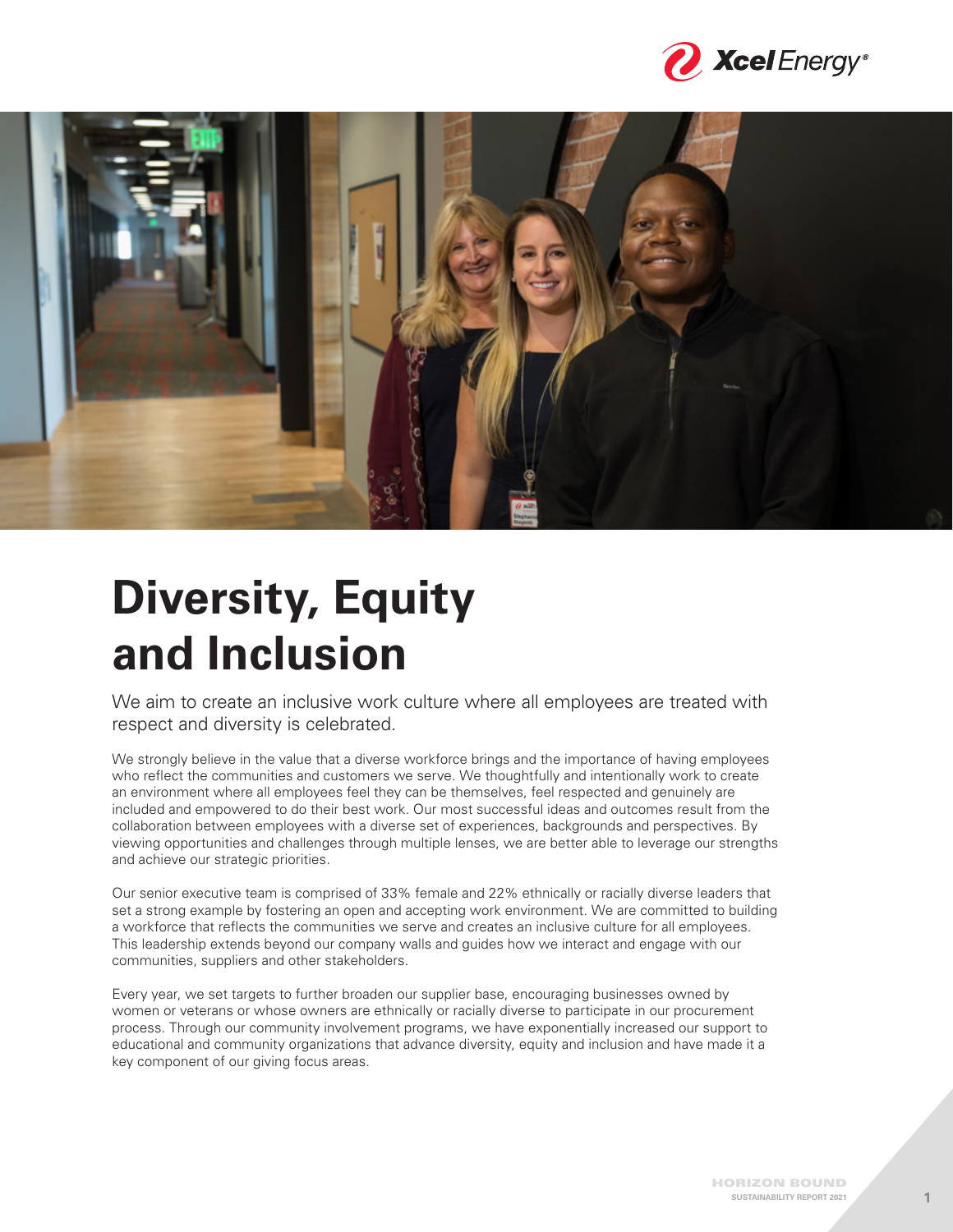#### **Governance**

Xcel Energy's Board of Directors, as well as the board's Governance, Compensation and Nominating (GCN) Committee, annually review and provide oversight of the company's workforce strategy, including its diversity, equity and inclusion (DEI) initiatives. Within the company, the CEO and other senior executive leaders set a strong example in championing DEI. The chief human resources officer reports to the CEO and has overall responsibility for DEI initiatives, which are implemented and managed by the director of Inclusion and Diversity.

# **Highlights**

- As a result of our commitment to diversity, female representation increased 6% and diverse representation increased 5% over the past three years among Xcel Energy's senior leadership, including all vice presidents and above.
- Xcel Energy added an incentive-based metric to the corporate scorecard in 2021, tying a portion of incentive pay to diversity, equity and inclusion. We achieved all metric targets set for the year, which focused on the use of diverse interview panels in the hiring process, implementation of executive sponsorships, and employee feedback on inclusion in the workplace.
- This past year, 99% of employment offers were extended to job candidates who were interviewed by diverse panels of employees.
- Even through the pandemic, we continued to build a robust, diverse talent pipeline in 2021 by employing 185 college seniors, graduate students and law clerks as interns. Among these interns, 34% were women and 27% were ethnically or racially diverse. Through established partnership programs, we also hired diverse high school interns.
- We successfully achieved our goal to train 100% of employees on unconscious bias and microinequities, and the training is now provided to new employees.
- An Inclusion and Diversity Conversation Starter Guide was developed to assist managers in leading team conversations. The guide covers 13 topics related to inclusion and diversity that range from beginner to advanced-level conversations based on a topic's difficulty or sensitivity.
- Through our engagement with small and diverse suppliers, we estimate Xcel Energy contributed approximately \$2.9 billion to the U.S. economy and supported nearly 19,600 jobs in 2021.
- The Human Rights Campaign again named Xcel Energy one of the Best Places to Work for LGBTQ Equality in early 2022, with a perfect score on its Corporate Equality Index for the sixth consecutive year.
- We were recognized as a Military Times' Best for Vets employer for the eighth consecutive year, a 2022 Military Friendly Employer and a Disabled American Veterans (DAV) Patriot Employer. In addition, we are rated a 5-Star Employer through the VETS Indexes Employer Award and received the HIRE Vets Medallion Award for our exceptional commitment to hiring veterans.
- The company achieved a high score—90 of 100—on the Disability: IN survey, a comprehensive benchmarking tool for disability inclusion in the workplace.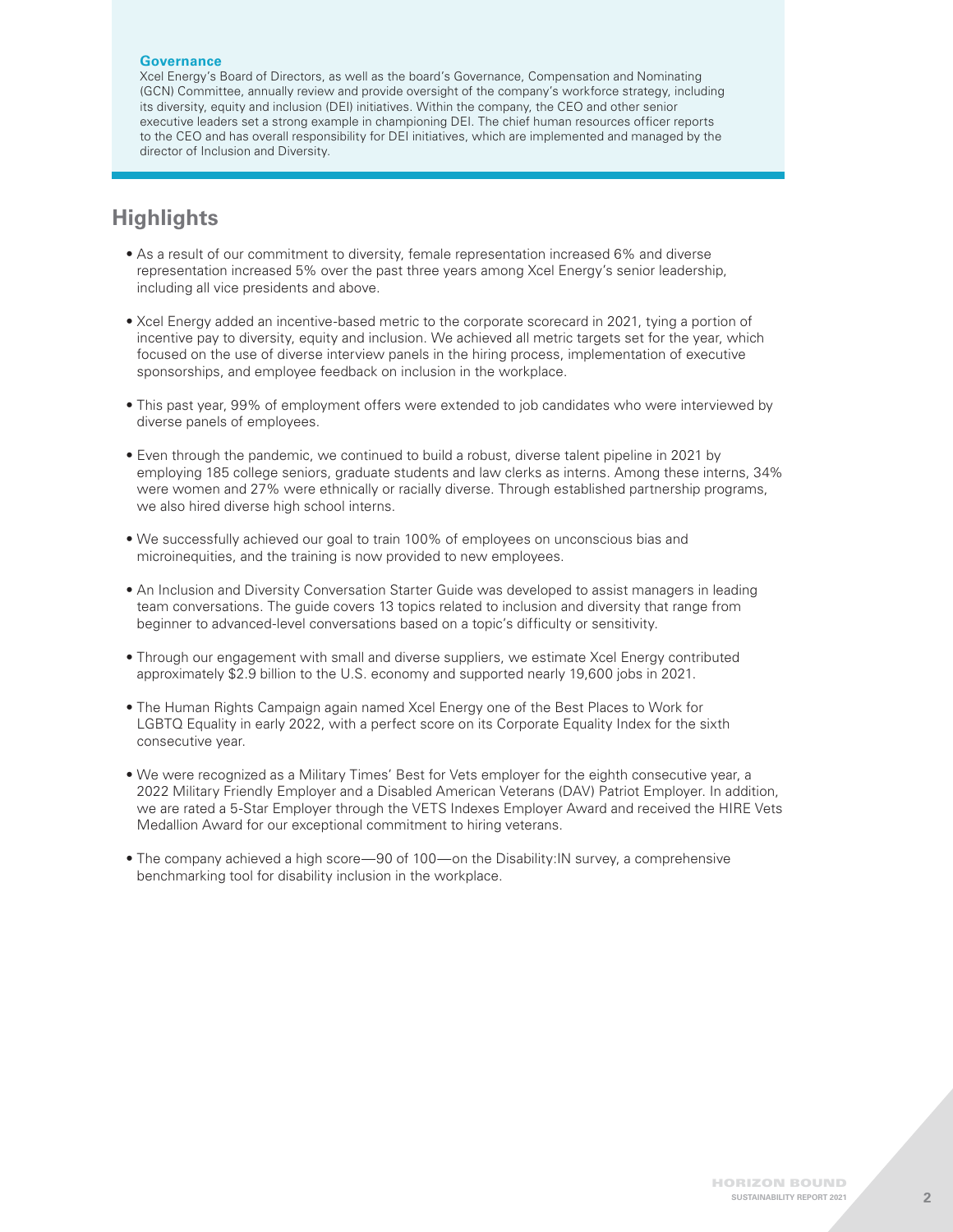# **Xcel Energy Board of Directors and Workforce Representation**



#### **Board by Gender, Ethnicity and Race\***



**Direct Reports to the CEO (Executive Team) by Gender, Ethnicity and Race\***



\*Board and CEO direct report figures as of June 1, 2022.

#### **Total Workforce**

Xcel Energy had 11,357 full-time and part-time employees at the end of 2021.

Management Diversity by Gender, Ethnicity and Race



# **EEO-1 Report**

Xcel Energy is committed to cultivating an equitable and inclusive work environment, with a skilled, engaged and diverse workforce that reflects the communities we serve. We also believe in the value of transparency and disclosure. For interested stakeholders, we provide our [Equal Employment](https://www.xcelenergy.com/staticfiles/xe-responsive/Company/Sustainability%20Report/2021%20SR/EEO-1-Employer-Information-Report.pdf)  [Opportunity Employer Information](https://www.xcelenergy.com/staticfiles/xe-responsive/Company/Sustainability%20Report/2021%20SR/EEO-1-Employer-Information-Report.pdf)  [Report \(EEO-1\).](https://www.xcelenergy.com/staticfiles/xe-responsive/Company/Sustainability%20Report/2021%20SR/EEO-1-Employer-Information-Report.pdf) The EEO-1 Report is federally mandated and requires our workforce data to be categorized differently from how our company tracks and measures progress using the metrics published here.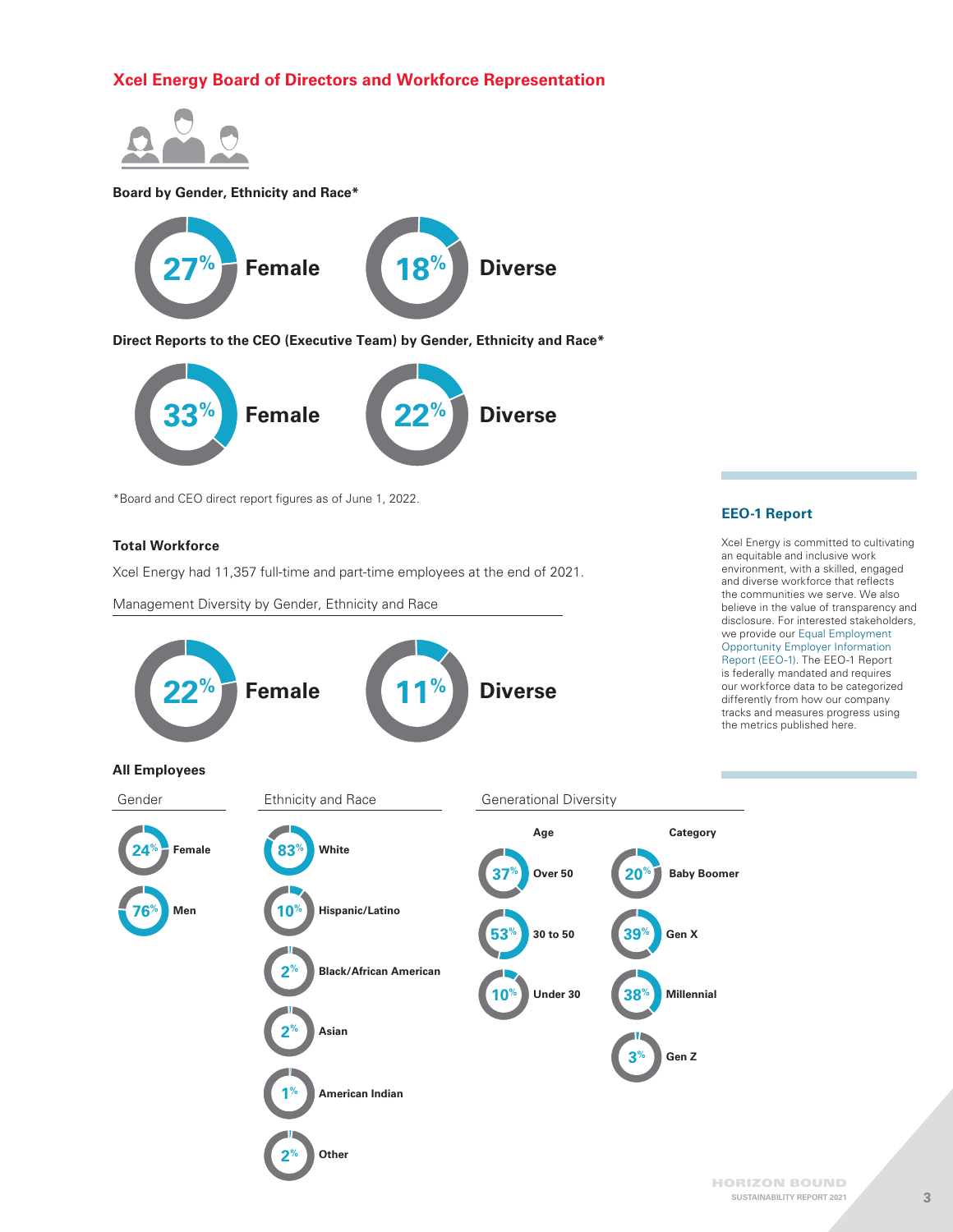# **Corporate Scorecard Metric**

We began including an incentive-based diversity, equity and inclusion (DEI) metric to the annual corporate scorecard in 2021, directly tying a portion of incentive pay to DEI progress. The metric helps align and focus our efforts, ensure accountability, and reward success in building a more diverse and inclusive workplace.

The metric measures our results in three areas:

- Our hiring practices to build a diverse workforce, including the use of diverse interview panels. In 2021, we exceeded the target with 99% of employment offers extended to candidates who were interviewed through diverse interview panels.
- An inclusive culture, as measured by employee feedback on six questions in our annual employee engagement survey. Positive employee responses on the 2021 survey exceeded the target, and scores from our female and ethnically and racially diverse employees were even higher than those from our other employees.
- Providing visibility, growth and development for employees through an executive sponsorship program. During the inaugural year, 35 employees joined company leaders in sponsorship opportunities, with 11 sponsored employees moving into new roles to further their growth and development at Xcel Energy.

# **Building a Diverse Workforce**

At Xcel Energy, we believe in the value that a diverse and inclusive workforce provides and have many initiatives in place to assist us in attracting and hiring employees that reflect the makeup of our communities.

# **Diverse Interview Panels**

We use diverse interview panels in our hiring process, comprised of employees who vary from each other in some way, such as race, color, ability, national origin, gender, age or veteran status. These types of panels provide additional insight and perspectives on how a candidate's unique skills and experiences can contribute long-term value for the company. Job candidates who meet with diverse sets of interviewers personally experience our commitment to inclusion and are better able to envision working for Xcel Energy. Through this best practice, we continuously strengthen our inclusive workplace and build a talented workforce with values aligned to our own.



#### **2021 Hiring Representation by Gender and Ethnicity and Race**

# **Community Outreach, Partnership and Training Programs**

To reach prospective employees, we seek out targeted job fairs and employment events in our communities. We partner with state workforce centers and organizations, such as Diversity Minnesota and the online job network, Circa. We also maintain relationships and engage with schools and organizations that hold job fairs specifically for diverse populations.

To attract applicants for open positions, we also work with diverse student groups, including the National Society of Black Engineers, Society of Women Engineers, Society of Hispanic Professional Engineers, and Society of Asian Scientists and Engineers. Through these partnerships, we continuously improve our candidate pool, reduce the need for candidate relocation and support our local economies. More than 40 of our recruiting events in 2021 were focused on hiring diverse candidates.

In addition, we support training and curriculum that prepares students for skilled jobs in the energy industry through our membership with the Center for Energy Workforce Development (CEWD). We worked with CEWD to implement the Legacy I-3 training program. The program builds a pipeline of skilled, diverse candidates with a focus on power line worker positions with high school students and young adults in the Twin Cities.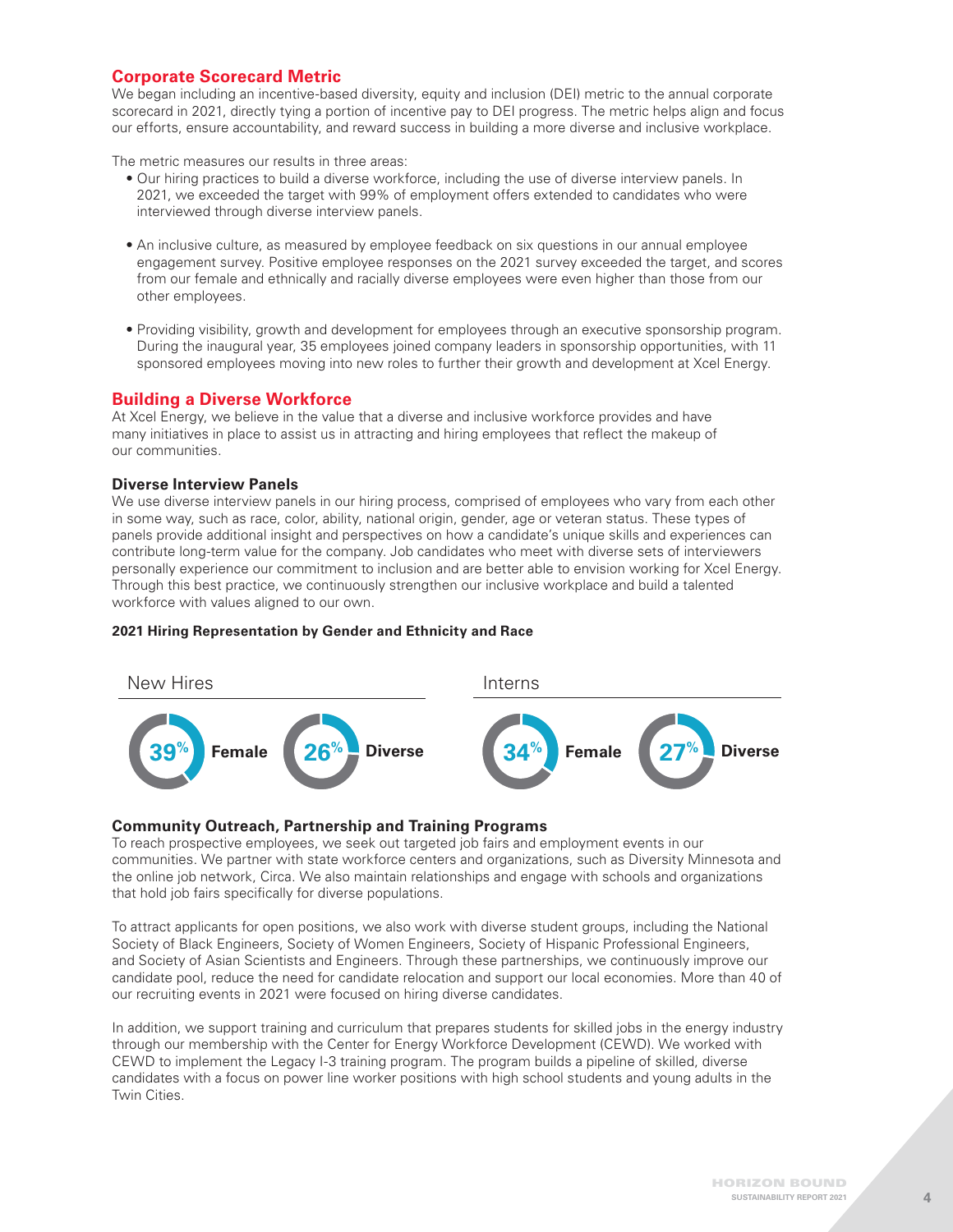# **Internship Programs**

We hire university interns and also partner with schools and community organizations to place high school students in positions across our business areas. A significant number of our high school interns come through our partnerships with Denver Public Schools' Launch, Minneapolis' Step Up, and Saint Paul's Right Track programs. We also hire interns through community organizations, such as Genesys Works, Cristo Rey and Girls Inc.

# **Military and Veteran Outreach**

Our commitment to hiring veterans and those currently serving in the National Guard or Reserves remains strong, with veterans making up 10% of our new hires in 2021. We continue to build strategic partnerships with veteran organizations and support activities that maintain our visibility as a preferred employer for veterans. Last year, Xcel Energy participated in more than 45 job fairs and events targeting military veterans and participated in the Department of Defense SkillBridge program, as well as the Hiring our Heroes Corporate Fellowship Program.

Approximately 10% of current employees are veterans. Many are actively involved in our Military Ombudsmen for Veterans and Employees (MOVE) business resource group and volunteer to help with veteran recruiting, as well as the development, retention and mentoring of current veteran employees.

# **Fostering an Inclusive Workplace**

Our commitment to an inclusive workplace starts with our board of directors and extends through all levels of the organization, influencing the service we provide customers, the experiences of our employees, and our work with communities, including suppliers and other partners. We strive to foster an inclusive culture that welcomes diversity of thought, background, experiences, ethnicity and race. This helps us better assess business risks and opportunities from different viewpoints and elevates and nurtures the best ideas. Recognizing and celebrating our differences and championing an inclusive culture strengthens our organization and society in general.

# **Employee Training on Unconscious Bias and Microinequities**

Mitigating the negative effects of unconscious bias is an important component to fostering an open, creative work environment and inclusive culture. All Xcel Energy employees receive training on unconscious bias and microinequities to increase their understanding of bias and their knowledge, insight and skills to help mitigate its impact in the workplace. Additional, ongoing training on how to avoid bias is incorporated into all our talent processes—hiring, performance management, investment decisions and succession planning. At the end of 2021, we achieved our target to train 100% of employees on unconscious bias and microinequities, and new hires take the training when they join the company.

# **Executive Sponsorships**

Our executive sponsorship program provides senior leaders an additional opportunity to contribute to our inclusive culture, celebrate diversity and develop and retain top talent. Executives are matched with employees who are diverse from themselves. Through reoccurring and meaningful engagements, the sponsored employees have opportunities for professional exposure, growth and development. At the same time, executives gain different perspectives and broaden their worldviews. Sponsorship is viewed as a triple win—providing value for sponsored employees, sponsors and the company.

# **Employee Feedback**

One of the most important things we can do is listen to our employees and take meaningful action based on their feedback and ideas. In our employee engagement survey, six questions make up our Inclusion Index. These questions gather employee perceptions of the work culture and the company's effectiveness in appreciating differences and encouraging authenticity, belonging, empowerment, recognition and speaking up. The results help our organization understand where we meet employee needs and where additional work is required. This past year, our highest Inclusion Index ratings came from our female and ethnically and racially diverse employees.

#### **Leader Inclusion and Diversity Conversation Starter Guides**

As we work to build a more inclusive culture, we encourage employees to tackle tough issues and have honest and open conversations about timely events related to inclusion and diversity. We also encourage leaders to create a safe environment for those conversations and developed a detailed Inclusion and Diversity Conversation Starter Guide to support leaders in these efforts. Topics include, holidays and celebrations, recognition, authenticity, cultural awareness, appreciating differences, bias and stereotypes, allyship and speaking up. Through these crucial conversations, employees reflect on the lives and perspectives of others who are different from themselves, learning from one another, and gathering personal takeaways to incorporate into their future interactions.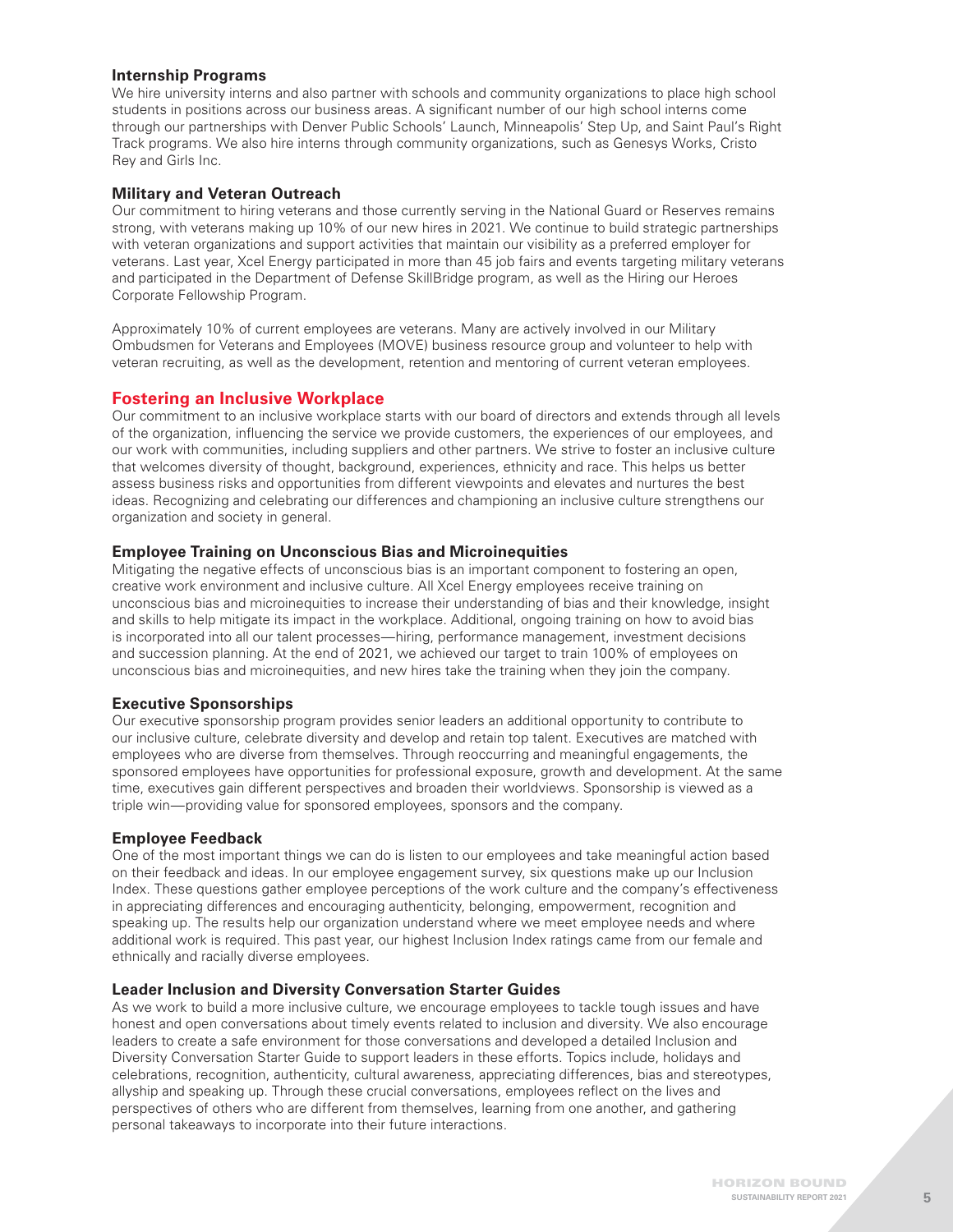# **Business Area Inclusion & Diversity (I&D) Champion Teams**

I&D champion teams in several of our business areas help drive progress on inclusion and diversity at the working level. The teams assess the diversity data for their organizations, including population, turnover and movement. They identify areas that need additional focus and develop targeted programs for driving change, such as new recruiting events or professional development programs.

#### **Career Launch Program**

We created a new Career Launch program where early career employees are hired and developed through two-year rotations in four different business areas before moving into a longer-term role. In 2021, 12 employees were hired into the program and 12 additional employees were added in early 2022.

#### **Online Resources**

Employees can increase their awareness around diversity, equity and inclusion, and learn ways to provide or ask for help on different topics by accessing our online resource hub created by employees. Leaders also are provided with unique online resources designed to help them lead inclusively.

#### **Health Plan Benefits**

Xcel Energy offers progressive programs to help employees manage their work and personal lives, as well as multiple benefits that support physical and emotional well-being. Our High Deductible Healthcare Plan (HDHP) benefits include coverage for cross-sex hormone therapy and surgeries for Gender Dysphoria. Find more information on our programs and benefits in the **[Human Capital Management brief](https://www.xcelenergy.com/staticfiles/xe-responsive/Company/Sustainability Report/2021 SR/2021-Human-Capital-Management-SR.pdf)** in Xcel Energy's Sustainability Report.

#### **Business Resource Groups and Council for Diversity and Inclusion**

Our Business Resource Groups give employees an inclusive and supportive outlet for personal and professional growth. They offer opportunities for cultural exchange and community outreach. Additionally, through the Council for Diversity and Inclusion, leaders of our Business Resource Groups collaborate with business area leaders to solve business challenges and achieve goals. We currently have 11 Business Resource Groups, listed below.

- **AAPI (Asian American and Pacific Islander Alliance):** Encourages Asian American and Pacific Islander employees and allies to bring their full identities to the workplace by educating the workforce regarding AAPI cultures and professional experiences (allyship), facilitating professional development and career growth, and creating a sense of unity between AAPI employees, allies and the community.
- **BLAX (Black Employees at Xcel Energy):** Promotes career development, continued education, training, cultural awareness, and addresses the issues and concerns of people of color.
- **ECN (Employee Connection Network):** Connects new and existing employees and broadens employee understanding of Xcel Energy through networking and community service opportunities.
- **GROW (Growth and Retention of Women):** Identifies and implements innovative ideas and strategies for recruiting, developing, promoting and retaining women in non-traditional roles within the Energy Supply business area. Works with schools to increase girls' and women's awareness of such opportunities.
- **MOVE (Military Ombudsmen for Veterans and Employees):** Sustains awareness on issues of interest to veterans and active military employees in our workforce and promotes programs and policies that support the welfare of veterans and their families.
- **NAYGN (North American Young Generation in Nuclear):** Provides opportunities for nuclear enthusiasts to develop leadership and professional skills, create life-long connections, engage and inform the public, and inspire today's nuclear technology professionals to meet the challenges of the 21st century.
- **Pride Alliance:** Advocates for the company's leadership in diversity and inclusion by addressing issues related to sexual orientation and gender identity.
- **Tribal Wind:** Supports Native American employees through professional development resources, mentoring and networking. Strives to increase cultural understanding and awareness.
- **WIN (Women's Interest Network):** Strives to improve the lives of women and make Xcel Energy the workplace of choice for women. Focuses on professional development and work-life balance issues.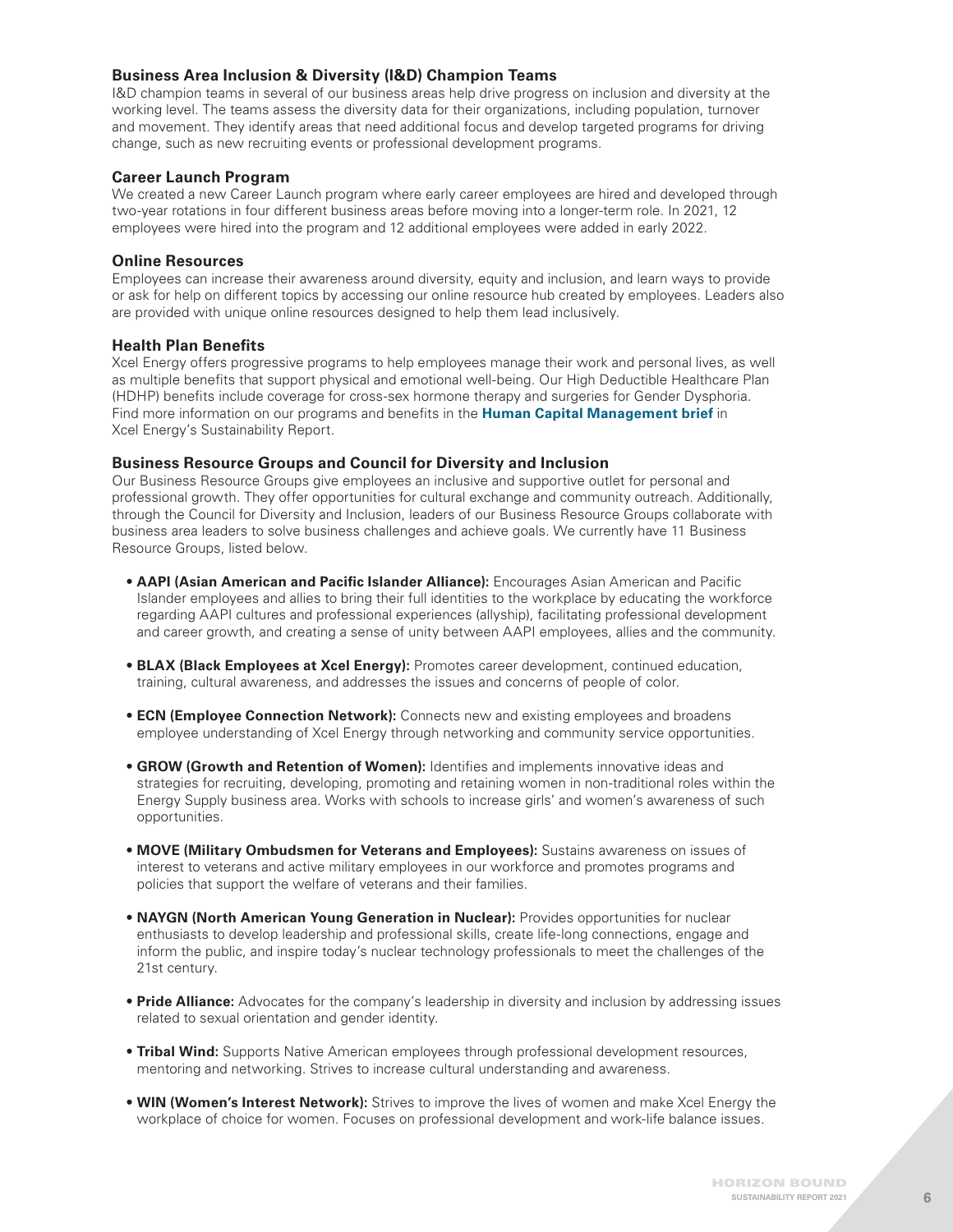- **Xcelente:** Shares the Latino culture through awareness, inclusion and celebration; promotes the company's image throughout the community; provides networking and mentoring opportunities.
- **XE WiN (Women in Nuclear):** Explores and develops programs that help all employees working within our nuclear organization to expand their leadership skills, network and create positive visibility for the nuclear industry within the communities we serve.

# **Equal Employment and Anti-Discrimination**

Xcel Energy respects the right of all people to be treated ethically, with dignity and without discrimination. We strive every day to demonstrate our commitment to those rights, as well as to our core values of connected, committed, safe and trustworthy, as we conduct business and interact with our employees, customers, communities and other stakeholders.

# **Equal Employment Opportunity Policy**

We recognize that our continued success depends on the unified strengths of our employees. As an equal opportunity employer, Xcel Energy's policy is to provide equal opportunity in hiring, promotion and other terms and conditions of employment, without regard to race, color, religion, creed, national origin, sex, age, disability, veteran status, sexual orientation, gender identity, genetic information or any other protected class status in accordance with applicable federal, state and local laws. We seek to attract qualified job applicants and candidates who reflect the diversity of the qualified labor market. We base our selection of successful candidates upon merit, qualifications and other job-related criteria.

# **Anti-Discrimination, Human Rights and the International Labour Organization Conventions**

Xcel Energy stands steadfast against racism, intolerance, discrimination and harassment, as stated in our **[Human Rights Position Statement](https://www.xcelenergy.com/staticfiles/xe-responsive/Company/XE-Position-Statement-Human-Rights-2020.pdf#%3A%7E%3Atext%3DPosition%20Statement%20Human%20Rights%20Introduction%20Xcel%20Energy%20respects%2Cas%20we%20conduct%20business%20and%20interact%20with%20our)**, which affirms our long-standing commitment to the advancement and protection of human rights throughout our operations, consistent with the principles set forth in the International Labour Organization Conventions and all U.S. human rights laws.

Our **[Code of Conduct](http://xpressnet.xcelenergy.com/staticfiles/xn/Corporate Services/Corporate Compliance/Policies/3.1.pdf)** applies to every employee and promotes inclusion, diversity and respect and prohibits harassment or discrimination and retaliation against an employee who reports a violation or suspected violation of the law, Code of Conduct or any other policy, participates in an investigation, or exercises any other lawful right. The process for reporting and investigating concerns is provided in the **[Corporate Compliance and Business Conduct brief](https://www.xcelenergy.com/staticfiles/xe-responsive/Company/Sustainability Report/2021 SR/2021-Corporate-Compliance-and-Business-Conduct-SR.pdf)** in Xcel Energy's Sustainability Report.

# **Supplier Diversity Program**

We have always believed that it is in our best interest to encourage a broad base of supplier relationships. That is why for more than two decades, we have actively encouraged diverse suppliers to participate in our procurement process, including businesses owned by women or veterans or whose owners are disabled, racially or ethnically diverse, or lesbian, gay, bisexual or transgender.

By doing business with diverse suppliers, we expand our supply lines and provide opportunities for everyone to participate and prosper, creating a multiplier effect that results in additional jobs across the economy and in our communities. We purchased \$1.5 billion in goods and services from small and diverse businesses in 2021, including nearly \$560 million from diverse suppliers. As a result, we estimate our program supported nearly 19,600 jobs, providing employee earnings of approximately \$1 billion. Considering the cumulative revenues of all businesses impacted, the program produced a total economic impact of \$2.9 billion across the economy. Full results are published in our **[2021 Supplier Diversity](https://www.xcelenergy.com/staticfiles/xe-responsive/Working%20With%20Us/Suppliers/22-03-308%202021%20Economic%20Impact%20Report_2.pdf)  [Economic Impact Report](https://www.xcelenergy.com/staticfiles/xe-responsive/Working%20With%20Us/Suppliers/22-03-308%202021%20Economic%20Impact%20Report_2.pdf)**.

Our corporate supplier diversity policy underscores our commitment and assures that we develop and strength our relationships with diverse suppliers by:

- Conducting outreach efforts to seek, identify and encourage supplier diversity in our procurement processes
- Facilitating alliances and partnerships
- Educating businesses about our procurement and business processes
- Identifying and encouraging subcontracting opportunities with major suppliers when direct participation is not possible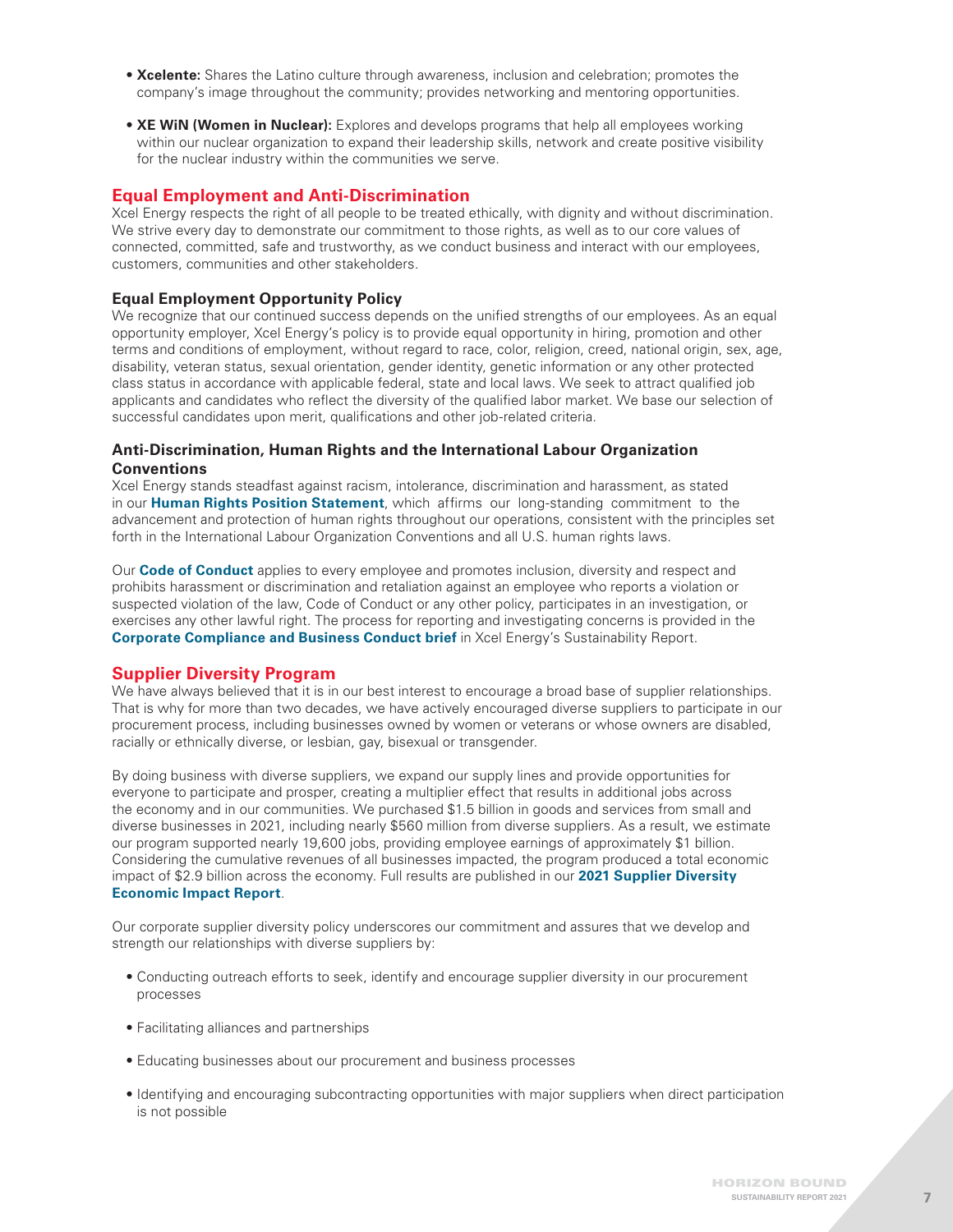Xcel Energy is an active member of the Edison Electric Institute's Supplier Diversity Best Practices Group and participates in other national and regional associations, including Mountain Plains and North Central Minority Supplier Development councils, Women's Business Enterprise National Council, Women's Business Development Center, Women's Business Enterprise Council-West, National Veteran-Owned Business Association, National Veteran Business Development Council, Veterans in Business Network, National LGBT Chamber of Commerce, Disability:IN, and Association of Women Contractors.

We are also members of many local diverse chambers of commerce in our service areas, including Albuquerque Chamber of Commerce, Amarillo Hispanic Chamber of Commerce, Colorado Asian Chamber of Commerce, Colorado Black Chamber of Commerce, Colorado Hispanic Chamber of Commerce, Colorado LGBT Chamber of Commerce, Colorado Women's Chamber of Commerce, Minnesota American Indian Chamber of Commerce, Minnesota Black Chamber of Commerce, Quorum Twin Cities LGBT Chamber of Commerce and Rocky Mountain Indian Chamber of Commerce. Our membership engagement includes board roles, working groups and committees, and sponsorship and attendance at both national and regional networking events.

#### **As part of our commitment to diversity, equity and inclusion, we've spent approximately \$2.6 billion with diverse suppliers since 2017.**



#### **Five-year Annual Trend in Spending with Diverse Suppliers**

For the past several years, diverse suppliers played a major role in helping construct new wind energy projects on our system, which increased our spending in 2018 and again in 2020 by more than \$250 million. For 2022, our goal is to spend nearly \$600 million with diverse suppliers, roughly 13% of total anticipated supply chain spending.

To support our spending goal with diverse suppliers, we developed an educational tutorial for employees on our Supplier Diversity Program. The online course is currently required training for all Supply Chain employees and is also available for all Xcel Energy employees to take.